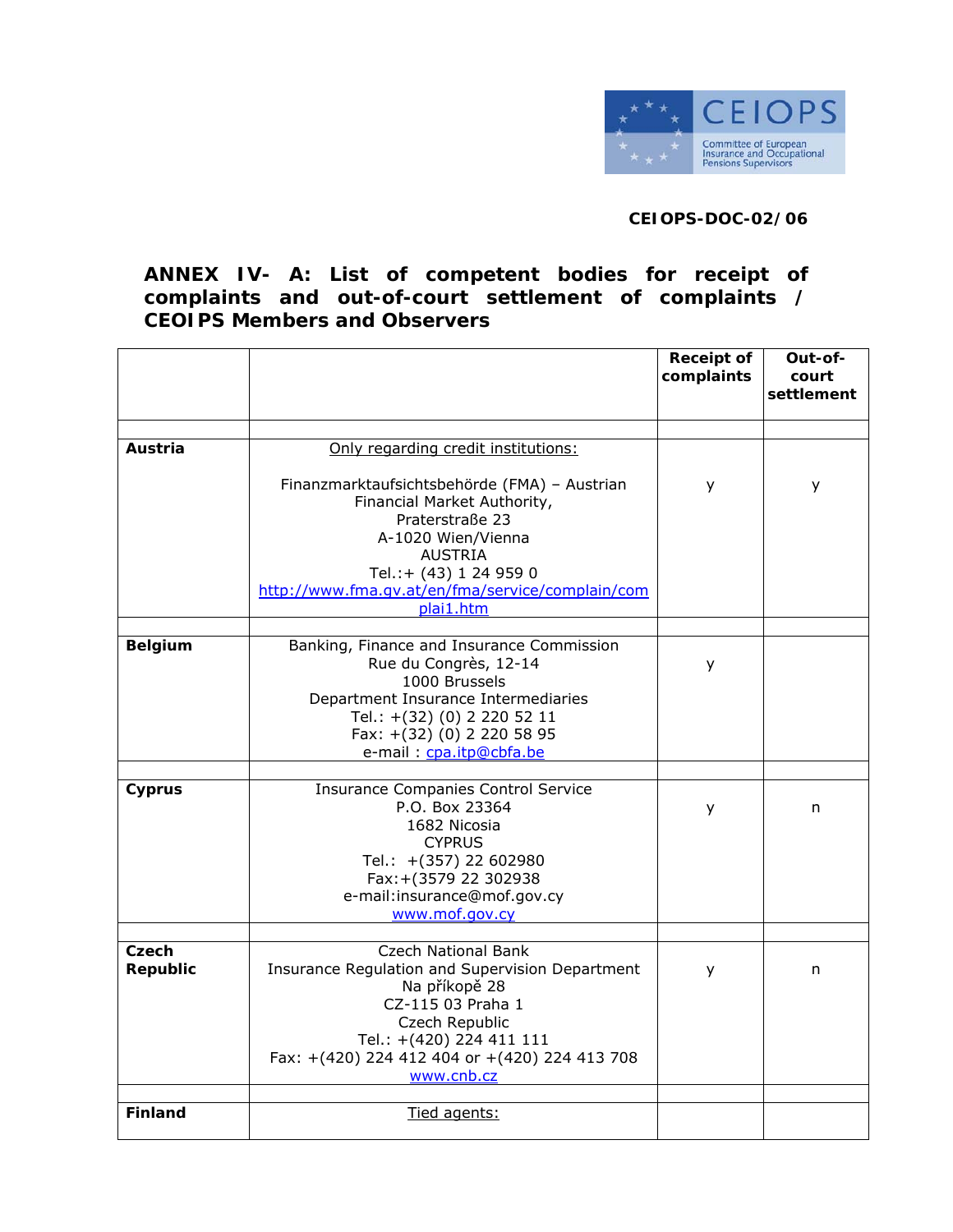|                 | Vakuutuslautakunta<br>(The Finnish Insurance Complaints Board)<br>Lönnrotinkatu 19 A<br>FIN-00120 Helsinki<br><b>FINLAND</b><br>Tel.: +(358) 9 6850 120<br>Fax: +(358) 9 68501220<br>www.vakuutusneuvonta.fi                                                                   | У | У |
|-----------------|--------------------------------------------------------------------------------------------------------------------------------------------------------------------------------------------------------------------------------------------------------------------------------|---|---|
|                 | Tied agents and independent brokers<br>(Consumers only, not unit-linked insurance):<br><b>Consumer Complaints Board</b><br>P.O.Box 306<br>FIN-00531 Helsinki<br><b>FINLAND</b><br>Tel.: +(358) 9 77261<br>e-mail: kirjaamo@kuluttajavl.fi<br>www.kuluttajavalituslautakunta.fi | y | y |
| France          | Autorité de contrôle des assurances et des mutuelles<br>(ACAM)<br>Bureau des relations avec les assurés<br>54, rue de Châteaudun<br>75436 Paris CEDEX<br><b>FRANCE</b><br>Tel.: +(331) 55 07 41 00<br>e-mail: brp@cca.finances.gouv.fr                                         | У | У |
| Greece          | Ministry of Development<br>Direction of Insurance Companies and Actuaries<br>Place Kanning<br>10181 Athens<br><b>GREECE</b><br>Tel.: +(30) 210 384 05 32<br>Fax: +(30) 210 382 77 34<br>www.gge,gr                                                                             | y | y |
| Hungary         | Hungarian Financial Supervisory Authority<br>Krisztina körút 39<br>H-1013 Budapest<br><b>HUNGARY</b><br>Tel.: +(36) 1 489 9209<br>Fax: +(36) 1 489 9102<br>e-mail: kiss.nora@pszaf.hu<br>www.pszaf.hu                                                                          | y | n |
| <b>I</b> reland | Financial Services Ombudsman<br>31 Upper Merrion Street<br>Dublin 2.<br><b>IRELAND</b><br>Tel.: +(353) 1 66 20 899<br>e-mail: enquiries@financialombudsman.ie<br>www.financialombudsman.ie                                                                                     | у | у |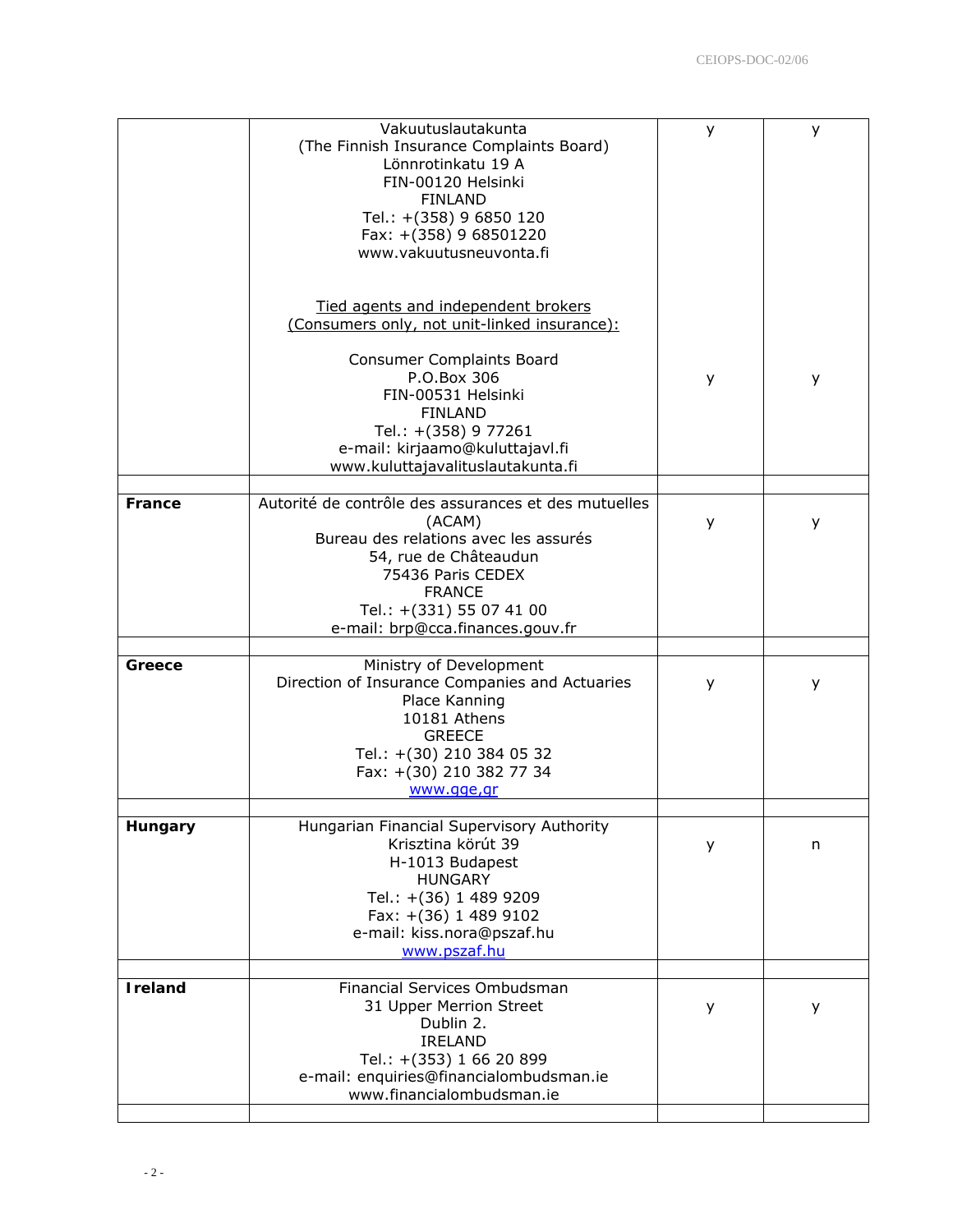| <b>Italy</b>      | <b>ISVAP</b><br>Servizio Albi - Sezione Albi intermediari e periti<br>Via del Quirinale, 21<br>I - 00187 Rome<br><b>ITALY</b><br>Tel.: +(39) 06 421331<br>Fax: +(39) 06 42133548<br>e-mail: sez.albi@isvap.it<br>www.isvap.it | y | n |
|-------------------|-------------------------------------------------------------------------------------------------------------------------------------------------------------------------------------------------------------------------------|---|---|
| Latvia            | Financial and Capital Market Commission<br>Kungu iela 1<br>Riga, LV-1050<br>LATVIA<br>Tel.: +(371) 777 4800<br>Fax: +(371) 722 5755<br>e-mail: fktk@fktk.lv<br>www.fktk.lv                                                    | у | n |
| Liechtenstein     | Financial Market Authority (FMA)<br>Heiligkreuz 8<br>P.O. Box 684<br>LI - 9490 VADUZ<br>PRINCIPALITY OF LIECHTENSTEIN<br>Tel.: +(423) 236 73 77<br>Fax: +(423) 236 73 76<br>e-mail: info@fma-li.li<br>www.fma-li.li           | y | У |
| Lithuania         | Insurance Supervisory Commission of the Republic<br>of Lithuania<br>Ukmerges str. 222<br>LT-07157 Vilnius<br>LITHUANIA<br>Tel.: +(370) 5 243 13 70<br>Fax: +(370) 5 272 36 89<br>e-mail: dpk@dpk.lt<br>www.dpk.lt             | У | n |
| Luxembourg        | Commissariat aux Assurances<br>7, boulevard Royal<br>L-2449 Luxembourg<br>LUXEMBOURG<br>Tel.: +(352) 22 69 111<br>Fax: +(352) 22 69 10<br>e-mail: commassu@commassu.lu                                                        | y | n |
| <b>Poland</b>     | The Insurance and Pension Funds Supervisory<br>Commission (KNUiFE)<br>Ul. Niedźwiedzia 6E<br>02-737 Warszawa<br><b>POLAND</b><br>Tel.: +(48) 22 548 72 40<br>Fax: +(48) 22 548 72 45<br>www.knuife.gov.pl                     | У | n |
| C <sub>left</sub> | Notional Papk of Cloughia                                                                                                                                                                                                     |   |   |